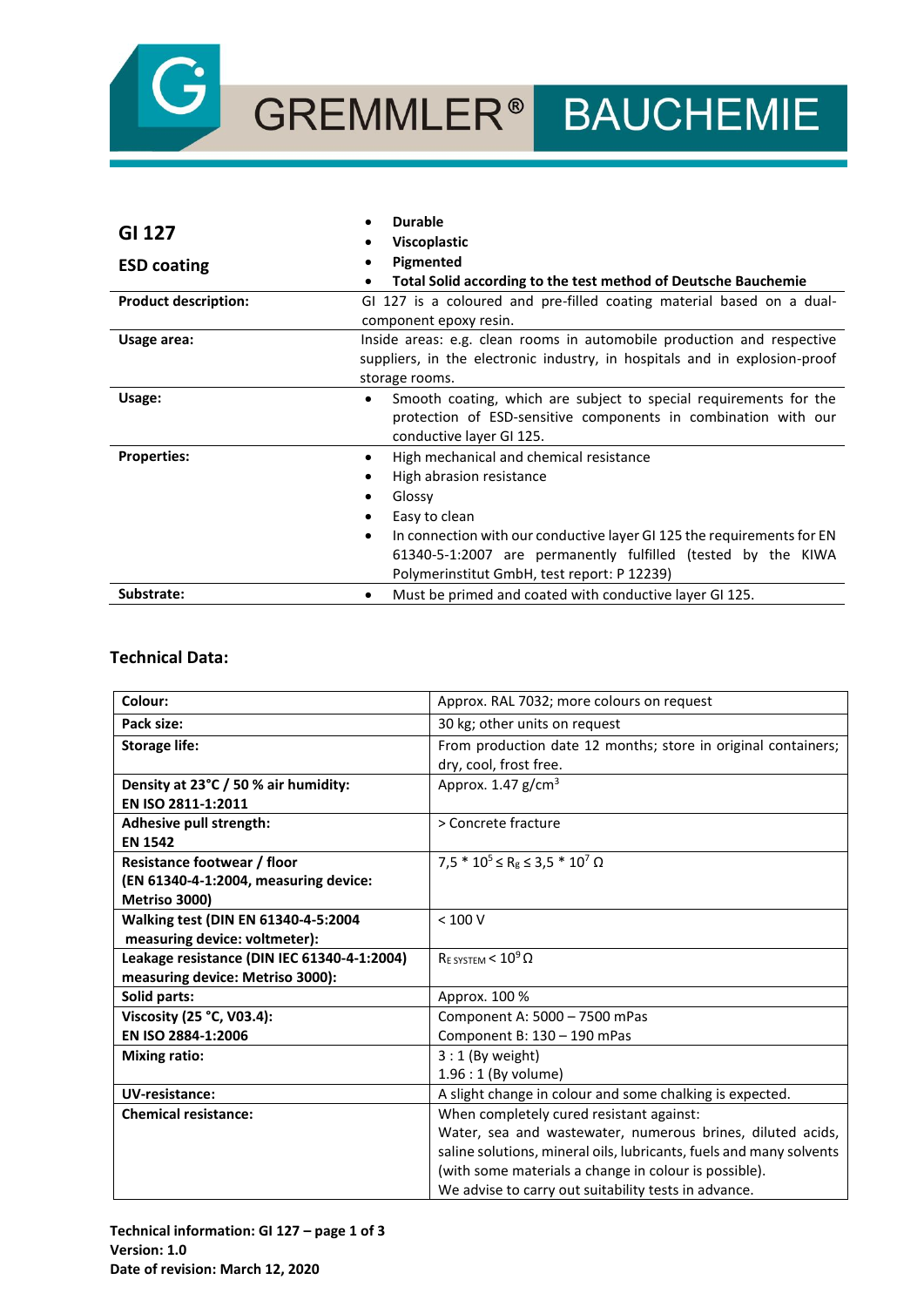# **Processing data:**

| <b>Material usage:</b>                     | $1.8 - 2.2$ kg/m <sup>2</sup>                                   |
|--------------------------------------------|-----------------------------------------------------------------|
|                                            | These values are dependent on how the product is processed      |
|                                            | and on the substrate. The values are therefore only for a rough |
|                                            | estimate.                                                       |
| Processing time (at 50 % air humidity)     | 15 – 20 minutes (30 °C)                                         |
|                                            | 30 – 40 minutes (20 °C)                                         |
|                                            | 50 – 70 minutes (10 °C)                                         |
| Revision time (at 50 % air humidity)       | Min. 8 - 12 hours, max. 12 hours at 30 °C                       |
|                                            | Min. 16 - 20 hours, max. 24 hours at 20 °C                      |
|                                            | Min. 24 - 36 hours, max. 48 hours at 10 °C                      |
| Curing time (complete mechanical stress at | 3 days (30 °C)                                                  |
| 50 % air humidity)                         | 7 days (20 °C)                                                  |
|                                            | 10 days (10 °C)                                                 |
| <b>Processing temperature:</b>             | $10 - 30 °C$                                                    |

# **Processing:**

| Preparation of the substrate: | Substrate must be dry, clean, rough, stable and free of separating<br>$\bullet$<br>substances like oil, fats etc.                              |
|-------------------------------|------------------------------------------------------------------------------------------------------------------------------------------------|
|                               | The conductive coat must be applied onto a prepared, primed and with<br>$\bullet$                                                              |
|                               | the conductive layer GI 125 coated substrate. Rough surfaces due to<br>grinding or blasting must be levelled by use of an additional levelling |
|                               | layer.                                                                                                                                         |
|                               | Pay attention to the earthing connections.                                                                                                     |
|                               | The coating must be applied onto the conductive layer directly within<br>$\bullet$<br>the revision time.                                       |
| Tools:                        | Triangular toothed squeegee, spiked roller<br>$\bullet$                                                                                        |
| Mixing:                       | Pour the resin compound completely into the curing agent.<br>$\bullet$                                                                         |
|                               | Mix intensively with slow turning mixer (we advise a double stirrer with<br>٠                                                                  |
|                               | the stirring units turning the opposite direction to each other).                                                                              |
|                               | Fill into another vessel and mix again.<br>$\bullet$                                                                                           |
|                               | Before applying to the substrate make sure to have an even and smear-<br>$\bullet$<br>free mixture.                                            |
|                               | GI 127 is ready formulated. Under no circumstances additional fillers<br>$\bullet$                                                             |
|                               | may be added to GI 127.                                                                                                                        |
| <b>Application:</b>           | The product is spread evenly across the whole area using a triangular<br>$\bullet$                                                             |
|                               | toothed squeegee.                                                                                                                              |
|                               | If necessary, a spiked roller can be used for deaerating the coating. At<br>٠                                                                  |
|                               | defects due to the substrate it must be deaerated.                                                                                             |
|                               | In case of bigger areas care must be taken to work on in time in order<br>٠<br>to minimize overlapping traces and colour differences.          |